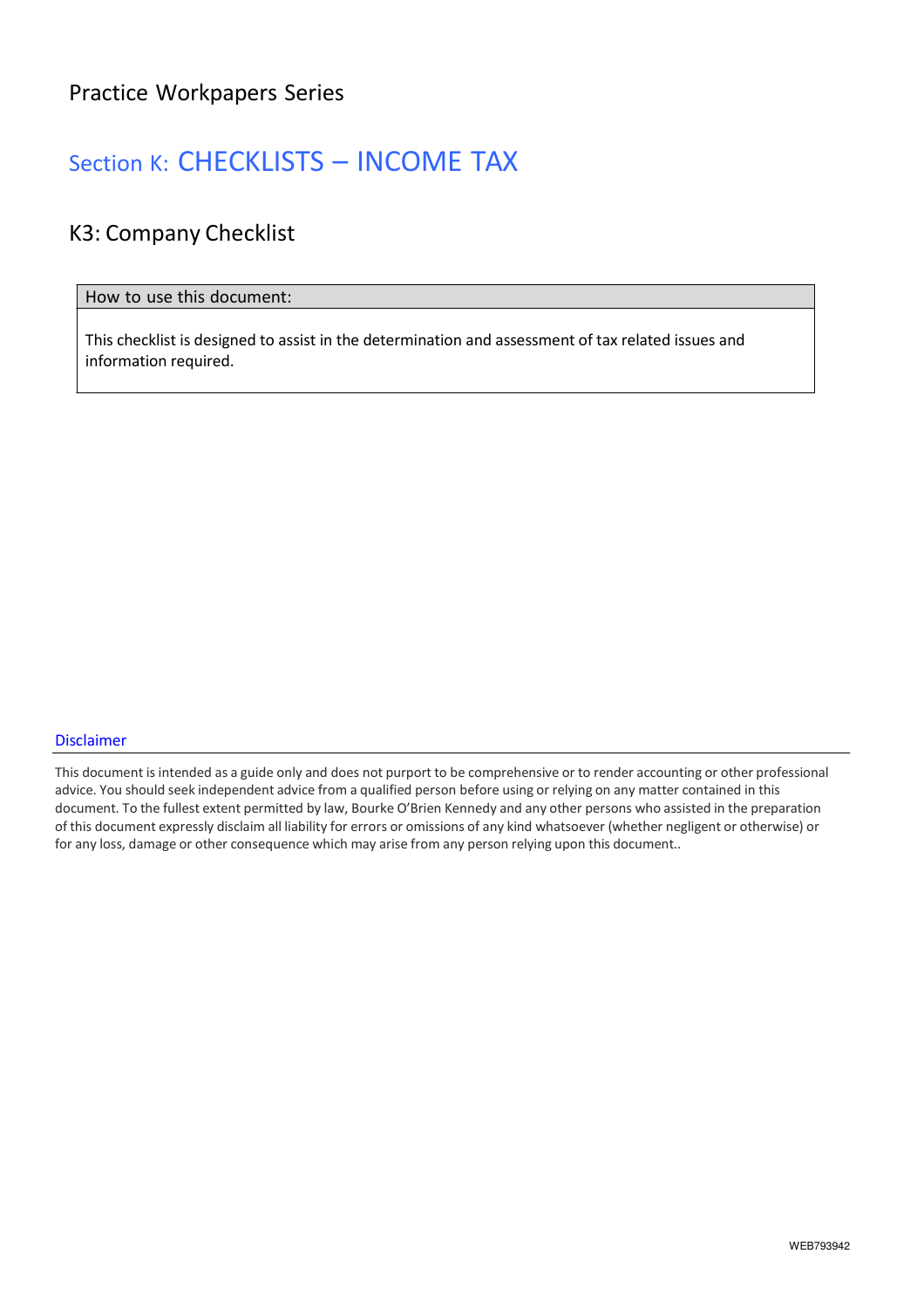

Name of Client: Tax File Number: Australian Business Number (ABN):

| General                                                                                                                                                           | Υ              | N | N/A |
|-------------------------------------------------------------------------------------------------------------------------------------------------------------------|----------------|---|-----|
| Is the company a registered Australian Company?                                                                                                                   |                |   |     |
| As at the last tax year end, how many shareholders are there in the<br>$\bullet$<br>company?                                                                      |                |   |     |
| Has there been a change of ownership over the last 12 months?                                                                                                     |                |   |     |
| Please list them and their corresponding shareholding.                                                                                                            |                |   |     |
| Are or more of the above shareholders also shareholders of related or<br>associated companies?                                                                    |                |   |     |
| If so, please list these companies and the shareholders and corresponding<br>shareholding.                                                                        |                |   |     |
| • What is the company's primary business and has there been an<br>significant change in business from prior years?                                                |                |   |     |
| Is the company a part of a tax consolidated group?<br>$\bullet$                                                                                                   |                |   |     |
| If so, please note all companies within the group and indicate the head<br>company.                                                                               | <b>College</b> |   |     |
| What is the aggregated turnover of the company for the current and<br>$\bullet$<br>proceeding tax year?                                                           |                |   |     |
| Please provide financial statements for the prior financial period.                                                                                               |                |   |     |
| Is the company registered for Goods & Services Tax (GST), Fringe<br>Benefits Tax (FBT), Luxury Car Tax, Wine Equalisation Tax (WET)<br>and/or Diesel Fuel Rebate? |                |   |     |
| If so, please provide further details, including whether GST is declared on<br>a cash or accrual basis?                                                           |                |   |     |
| Were adequate accounting records, cash books and general ledgers<br>$\bullet$<br>maintained during the year?                                                      |                |   |     |
| If so, please provide a copy of a trial balance and / or a detailed balance<br>sheet or detailed income statement for the period.                                 |                |   |     |
| Are company records maintained and administered in generic<br>accounting software (MYOB, Quicken etc)?                                                            |                |   |     |
| If so, please indicate which one, and provide a copy of the relevant year<br>end file.                                                                            |                |   |     |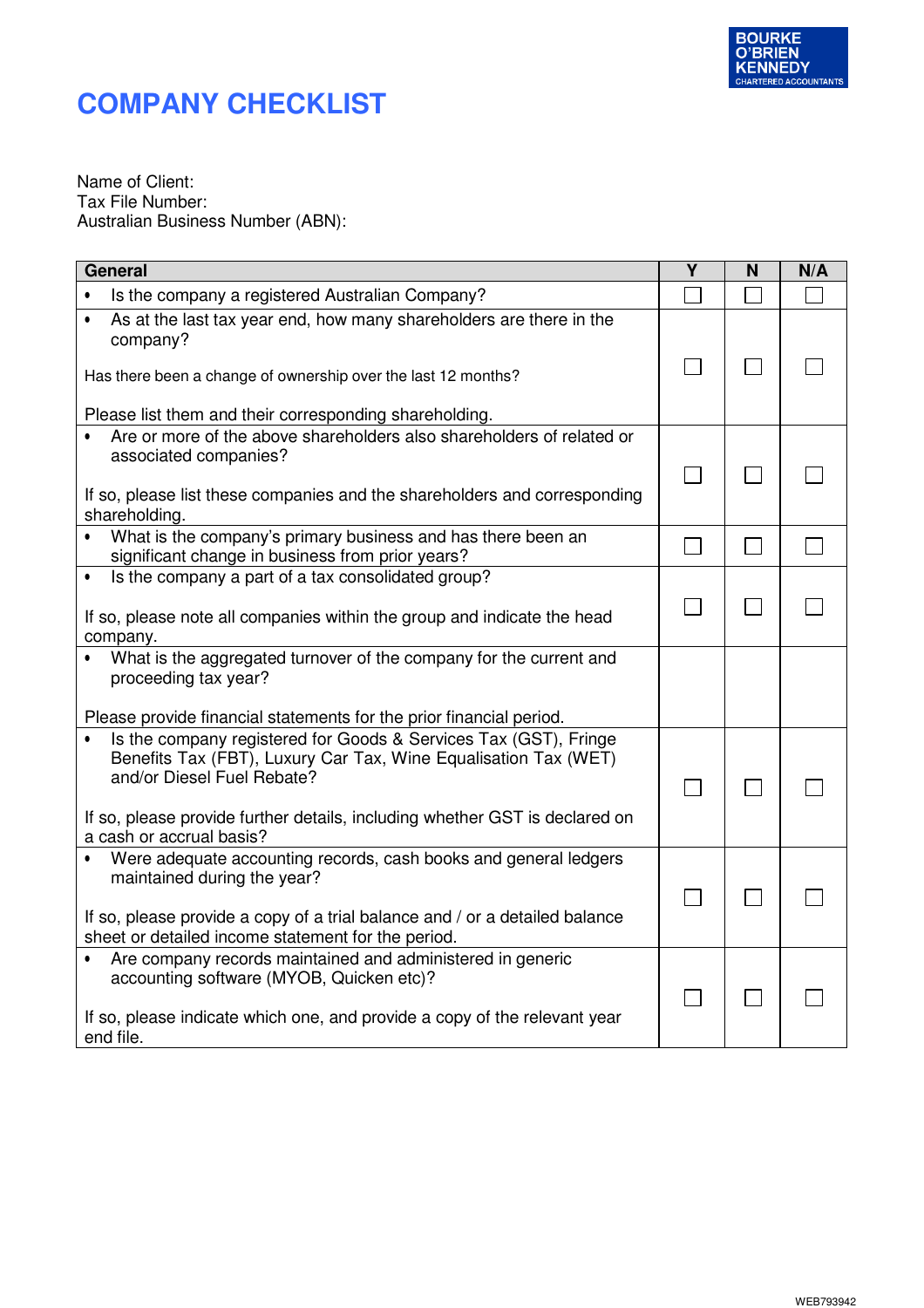

| Income                                                                                                                                                                                                                                                                | Y | N | N/A |
|-----------------------------------------------------------------------------------------------------------------------------------------------------------------------------------------------------------------------------------------------------------------------|---|---|-----|
| Please indicate the company's main sources of income                                                                                                                                                                                                                  |   |   |     |
| Does the company generate any non-assessable and exempt<br>$\bullet$<br>income? (examples include defence force income, disability pensions<br>etc)<br>If so, please indicate what income is incurred and to which accounts such<br>sundry income has been allocated? |   |   |     |
| Does the company receive any foreign income?<br>If so, please indicate details including foreign tax paid?                                                                                                                                                            |   |   |     |
| Did the company receive a distribution from another trust during the<br>year?<br>If so, please provide further details, including a breakdown of the different<br>types of income.                                                                                    |   |   |     |
| Has the company's investment income been subject to TFN<br>$\bullet$<br>withholding tax?<br>If so, please provide further information.                                                                                                                                |   |   |     |
| Does the company generate any non-assessable and exempt<br>$\bullet$<br>income?<br>If so, please indicate what income is incurred and to which accounts such<br>sundry income has been allocated?                                                                     |   |   |     |
| Did the company have any interest in a partnership at any time during<br>the income year? Has such interest been accounted for at 30 June?<br>If so, please provide further details.                                                                                  |   |   |     |
| <b>Dividends Received</b>                                                                                                                                                                                                                                             |   |   |     |
| Did the company receive a dividend by cash, in specie or as a dividend<br>$\bullet$<br>reinvestment plan (DRP), or from a related entity?<br>If so please provide all details and dividend payment advices indicating as<br>such. including franking credits          |   |   |     |
| With regards to dividends, did the company hold the shares at risk for<br>lease 45 days (known as the 45 day rule)?<br>If no, please provide further details.                                                                                                         |   |   |     |
| Did the company participated in a share buy back plan during the<br>$\bullet$<br>year?<br>If so, please provide further details.                                                                                                                                      |   |   |     |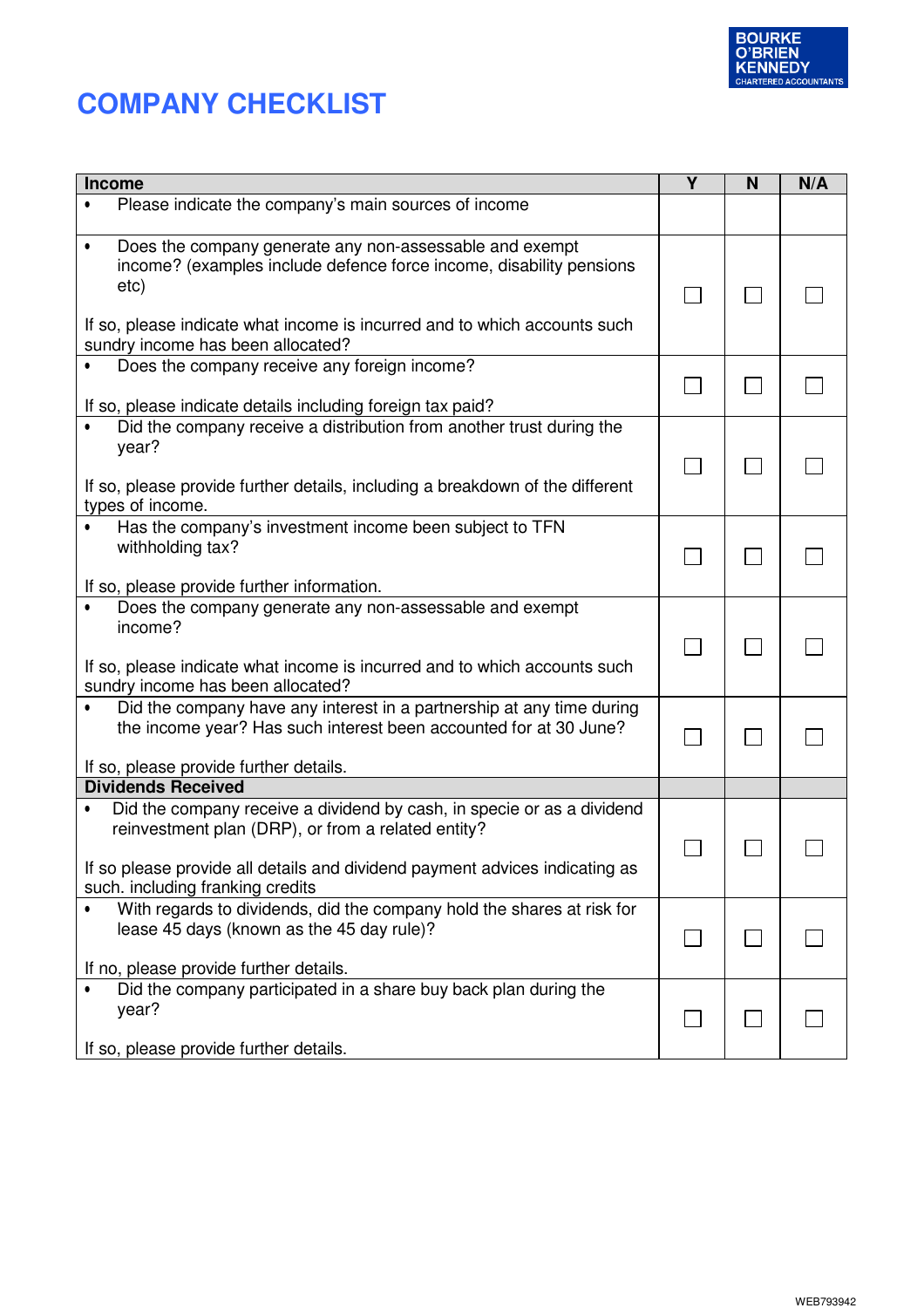

| <b>Expenses</b>                                                                                                                                                                                    | Y | N | N/A |
|----------------------------------------------------------------------------------------------------------------------------------------------------------------------------------------------------|---|---|-----|
| Historically has the company claim any entertainment / private / staff<br>expenses as a tax deduction?                                                                                             |   |   |     |
| If so, please provide further details.                                                                                                                                                             |   |   |     |
| Does the company employ salaried and waged staff?<br>If so, please provide details of salaries and wages records by employee,<br>including PAYG withholding annual reports and group certificates. |   |   |     |
| For employees, has the company satisfied its superannuation<br>guarantee requirements?                                                                                                             |   |   |     |
| Does the company allow employees further salary sacrificing on<br>$\bullet$<br>superannuation?                                                                                                     |   |   |     |
| If so, please provide further details.                                                                                                                                                             |   |   |     |
| Have the company incurred any prepayments during the year?<br>(prepaid insurance etc).                                                                                                             |   |   |     |
| If so, please provide further details.                                                                                                                                                             |   |   |     |
| Have all assets less than \$100 GST inclusive been shown as an<br>expense?                                                                                                                         |   |   |     |
| If so please indicate the predominant accounts used.                                                                                                                                               |   |   |     |
| Has the company incurred any expense with regards to purchasing of<br>developing software?                                                                                                         |   |   |     |
| If so, please provide further details.                                                                                                                                                             |   |   |     |
| Did the company acquire any plant and equipment, motor vehicle and<br>or other assets during the year in excess of \$100?                                                                          |   |   |     |
| If so, please provide further details.                                                                                                                                                             |   |   |     |
| Did the company acquire any asset on HP / Chattel Mortgage or<br>Lease during the year?                                                                                                            |   |   |     |
| If so, please provide details including copies of the relevant agreement.                                                                                                                          |   |   |     |
| Has the company disposed any asset during the year.                                                                                                                                                |   |   |     |
| If so, please provide further details.                                                                                                                                                             |   |   |     |
| Do all motor vehicle expenses relate to business usage?                                                                                                                                            |   |   |     |
| If not, please provide details of business usage.                                                                                                                                                  |   |   |     |
| Are motor vehicles made available to staff for private purposes?                                                                                                                                   |   |   |     |
| If so, please provide further details.                                                                                                                                                             |   |   |     |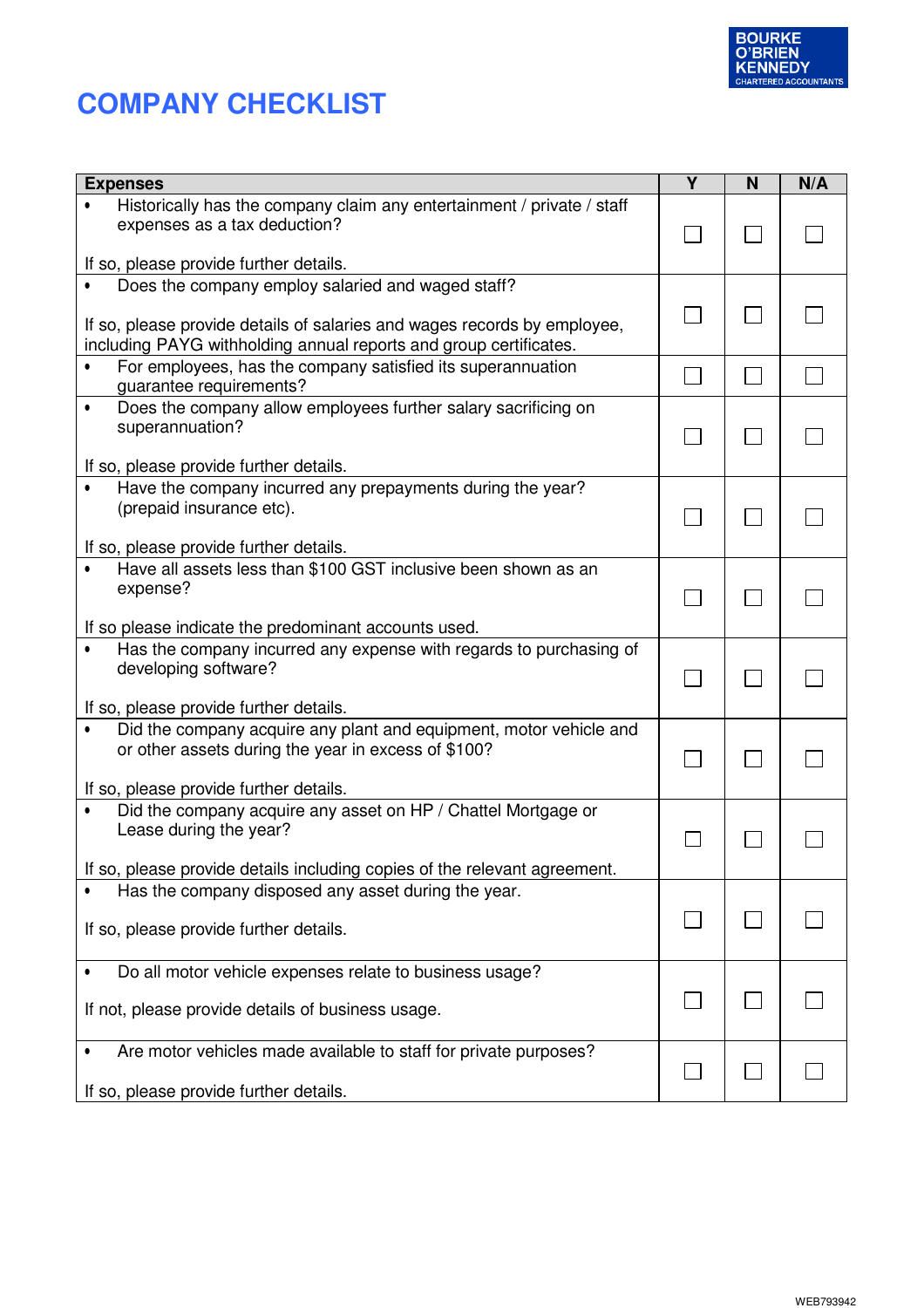

| <b>Expenses (continued)</b>                                                                                                                                                                                                                                | Y              | N | N/A |
|------------------------------------------------------------------------------------------------------------------------------------------------------------------------------------------------------------------------------------------------------------|----------------|---|-----|
| Does the company have any foreign sourced debts (ie: payments to<br>lending institutions/providers outside of Australia)?                                                                                                                                  |                |   |     |
| If yes, please provide further details.                                                                                                                                                                                                                    |                |   |     |
| Does the company accrue for expenses, either through accrual or<br>$\bullet$<br>trade and sundry creditors?<br>If so, please provide further details including creditors and accruals listings<br>if applicable.                                           |                |   |     |
| Does the company business sell goods or provide services on credit?                                                                                                                                                                                        |                |   |     |
| If so, please provide further details including trade debtor aged listings.                                                                                                                                                                                |                |   |     |
| Were any trade debtors written off during the year?<br>If so, please provide further details.                                                                                                                                                              |                |   |     |
| Are all trade debtors outstanding as at 30 June for the current year                                                                                                                                                                                       |                |   |     |
| recoverable?                                                                                                                                                                                                                                               |                |   |     |
| Did the company incur any outgoings in relation to the set up of the<br>business or project relating to a current or prior financial year?<br>If so, please provide further details.                                                                       |                |   |     |
| Did the company undertake any research and development<br>expenditure during the current and prior financial periods?<br>Is the company currently registered with Auslndustry in relation to<br>such activities?<br>If so, please provide further details. |                |   |     |
| Did the company make any payments to associated persons during<br>$\bullet$<br>the year, including beneficiaries, trustees and / or their family<br>members?<br>If so, please provide further details                                                      |                |   |     |
| <b>Capital Gains</b>                                                                                                                                                                                                                                       | Y              | N | N/A |
| Did the company sell, dispose or redeem an asset during the year?<br>If so, please provide further details and complete the Capital Gains Tax<br>Checklist.                                                                                                |                |   |     |
| <b>Stock</b>                                                                                                                                                                                                                                               | $\overline{Y}$ | N | N/A |
| Did the company have trading stock at any time during the year?<br>$\bullet$                                                                                                                                                                               |                |   |     |
| If so, provide further details and complete the Trading Stock Checklist.<br><b>Rental Properties</b>                                                                                                                                                       | $\overline{Y}$ | N | N/A |
| Does the company have a rental property?                                                                                                                                                                                                                   |                |   |     |
| If so, please complete the Rental Properties Checklist.                                                                                                                                                                                                    |                |   |     |